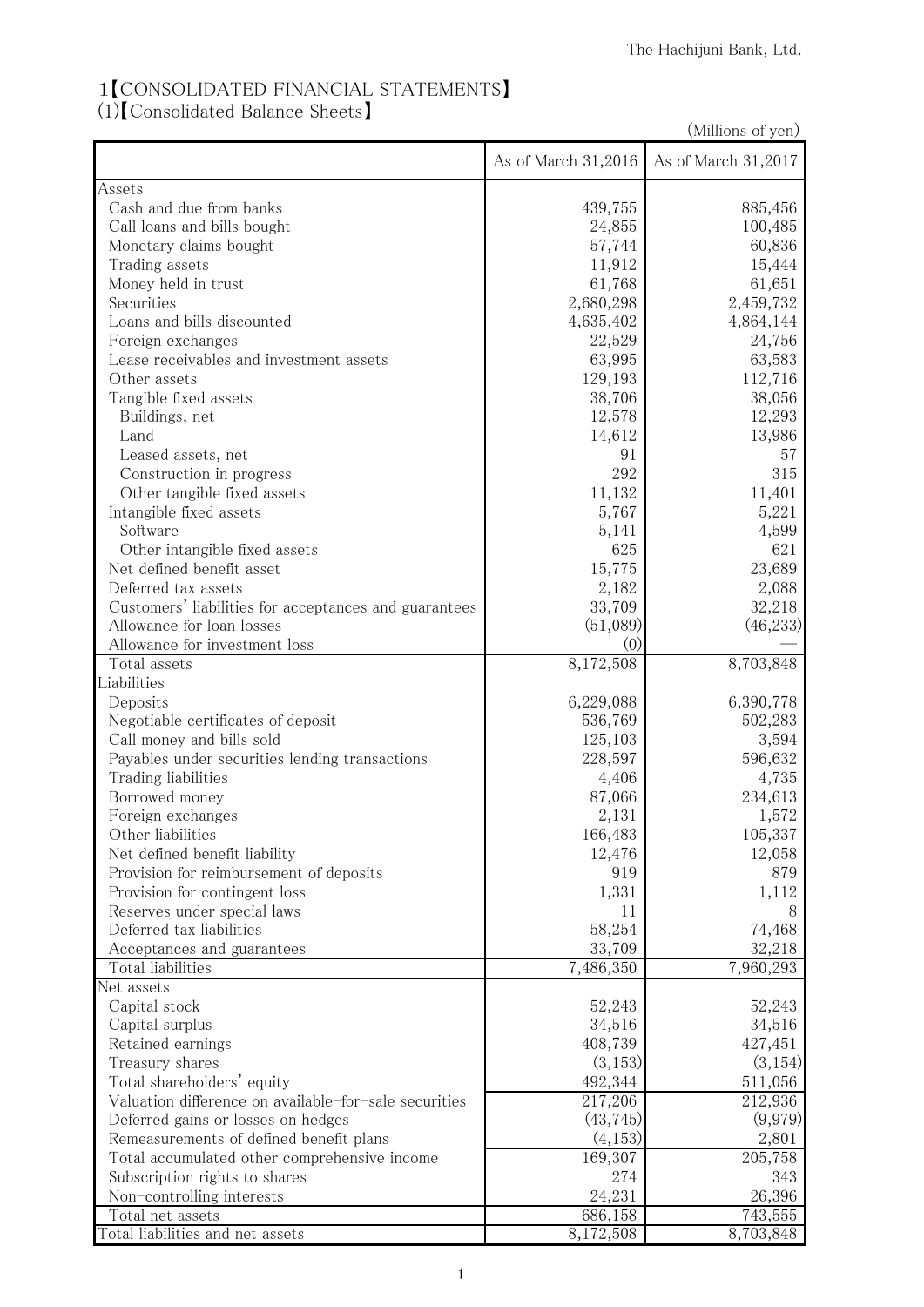| Consonuated pratements of income                                     |         | (MINIONS OF YEAL)                           |
|----------------------------------------------------------------------|---------|---------------------------------------------|
|                                                                      |         | FY ended March31,2016 FY ended March31,2017 |
| Ordinary income                                                      | 181,203 | 209,160                                     |
| Interest income                                                      | 87,387  | 85,877                                      |
| Interest on loans and discounts                                      | 52,160  | 48,331                                      |
| Interest and dividends on securities                                 | 33,131  | 34,494                                      |
| Interest on call loans and bills bought                              | 217     | 359                                         |
| Interest on deposits with banks                                      | 468     | 420                                         |
| Other interest income                                                | 1,410   | 2,272                                       |
| Trust fees                                                           |         |                                             |
| Fees and commissions                                                 | 21,696  | 20,267                                      |
| Trading income                                                       | 1,832   | 1,735                                       |
| Other ordinary income                                                | 52,539  | 88,515                                      |
| Other income                                                         | 17,744  | 12,761                                      |
| Reversal of allowance for loan losses                                | 5,162   | 2,298                                       |
| Recoveries of written off claims                                     | 27      | 25                                          |
| Other                                                                | 12,554  | 10,438                                      |
| Ordinary expenses                                                    | 132,180 | 168,739                                     |
| Interest expenses                                                    | 12,178  | 11,852                                      |
| Interest on deposits                                                 | 3,486   | 3,819                                       |
| Interest on negotiable certificates of deposit                       | 556     | 107                                         |
| Interest on call money and bills sold                                | 123     | 172                                         |
| Interest on payables under securities lending transactions           | 587     | 1,149                                       |
| Interest on borrowings and rediscounts                               | 364     | 631                                         |
| Other interest expenses                                              | 7,059   | 5,971                                       |
| Fees and commissions payments                                        | 6,704   | 6,910                                       |
| Other ordinary expenses                                              | 42,745  | 77,489                                      |
| General and administrative expenses                                  | 60,869  | 66,081                                      |
| Other expenses                                                       | 9,682   | 6,405                                       |
| Other                                                                | 9,682   | 6,405                                       |
| Ordinary profit                                                      | 49,023  | 40,421                                      |
| Extraordinary income                                                 | 1       | 2                                           |
| Gain on disposal of non-current assets                               |         | $\theta$                                    |
| Transfer from reserve for financial products transaction liabilities |         | 2                                           |
| Extraordinary losses                                                 | 389     | 801                                         |
| Loss on disposal of non-current assets                               | 163     | 73                                          |
| Impairment loss                                                      | 225     | 727                                         |
| Profit before income taxes                                           | 48,635  | 39,622                                      |
| Income taxes - current                                               | 12,636  | 11,505                                      |
| Income taxes - deferred                                              | 4,019   | 322                                         |
| Total income taxes                                                   | 16,656  | 11,827                                      |
| Profit                                                               | 31,979  | 27,794                                      |
| Profit attributable to non-controlling interests                     | 1,807   | 1,482                                       |
| Profit attributable to owners of parent                              | 30,171  | 26,312                                      |

(2)【Consolidated Statements of Income and Consolidated Statements of Comprehensive Income】 【Consolidated Statements of Income】 (Millions of yen)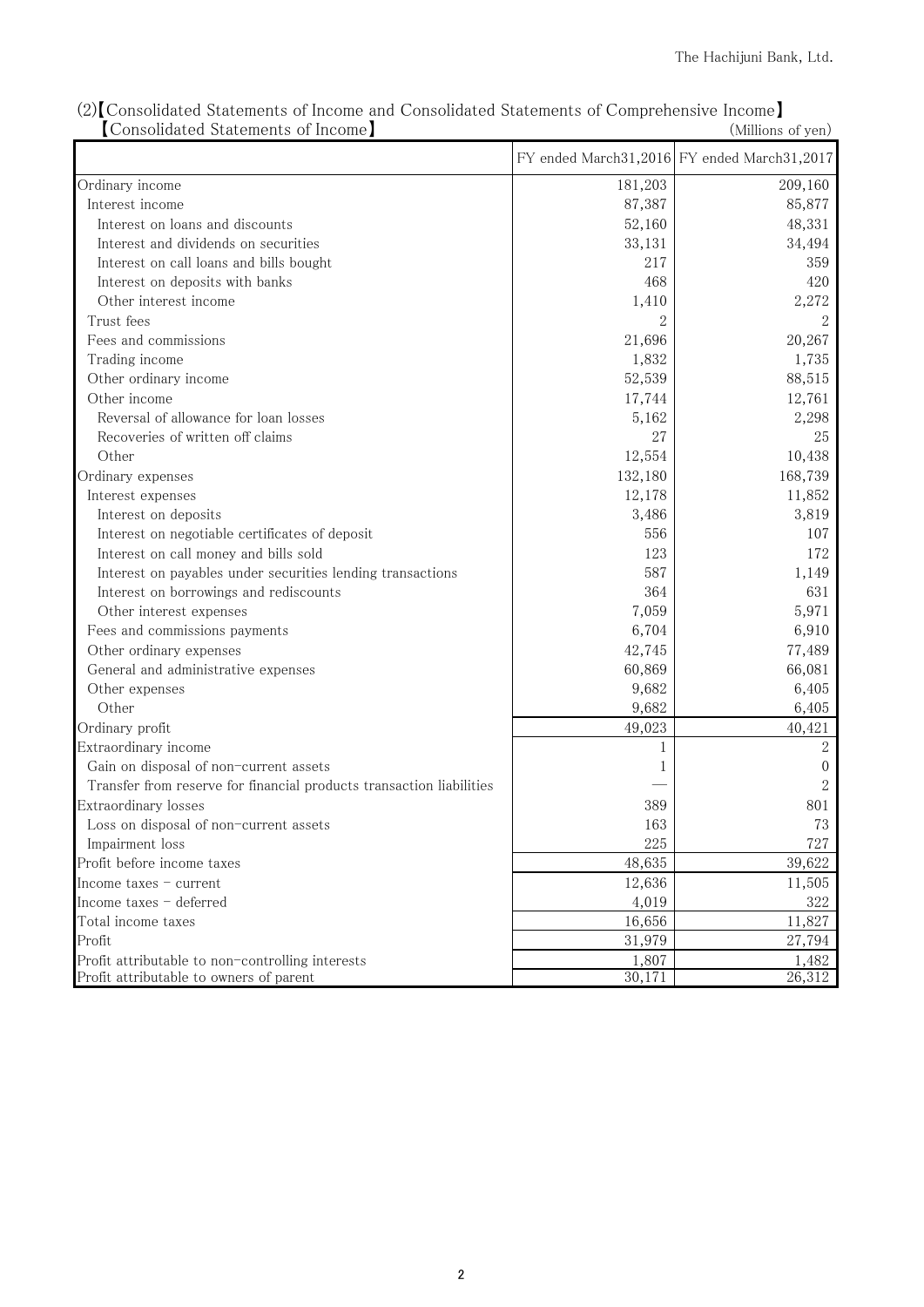| [Consolidated Statements of Comprehensive Income]              | (Millions of yen)     |                       |
|----------------------------------------------------------------|-----------------------|-----------------------|
|                                                                | FY ended March31,2016 | FY ended March31,2017 |
| Profit                                                         | 31,979                | 27,794                |
| Other comprehensive income                                     | (29, 883)             | 37,153                |
| Valuation difference on available-for-sale securities          | (6, 439)              | (3,633)               |
| Deferred gains or losses on hedges                             | (16,570)              | 33,766                |
| Remeasurements of defined benefit plans, net of tax            | (6,873)               | 7,020                 |
| Comprehensive income                                           | 2,095                 | 64,948                |
| Comprehensive income attributable to                           |                       |                       |
| Comprehensive income attributable to owners of parent          | 997                   | 62,763                |
| Comprehensive income attributable to non-controlling interests | 1,097                 | 2,185                 |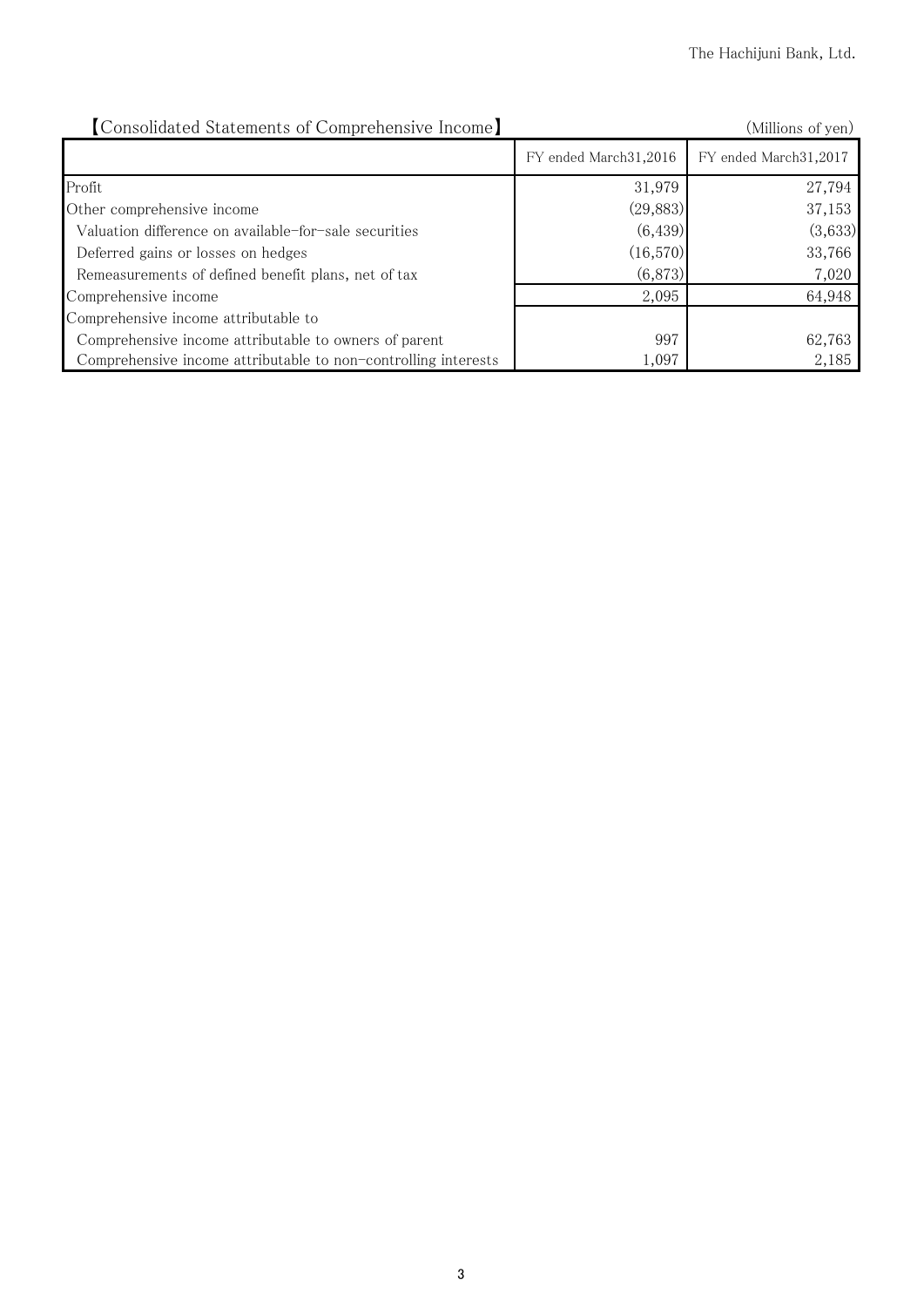## (3)【Consolidated Cash Flows】

(Millions of yen)

|                                                                               |            | FY ended March31,2016 FY ended March31,2017 |
|-------------------------------------------------------------------------------|------------|---------------------------------------------|
| Cash flows from operating activities                                          |            |                                             |
| Profit before income taxes                                                    | 48,635     | 39,622                                      |
| Depreciation                                                                  | 5,558      | 6,169                                       |
| Impairment loss                                                               | 225        | 727                                         |
| Increase (decrease) in allowance for loan losses                              | (7,389)    | (4,856)                                     |
| Increase (decrease) in allowance for investment loss                          | (0)        | (0)                                         |
| Increase (decrease) in net defined benefit asset                              | 8,475      | (7, 913)                                    |
| Increase (decrease) in net defined benefit liability                          | 622        | (418)                                       |
| Increase (decrease) in provision for reimbursement of deposits                | 94         | (40)                                        |
| Increase (decrease) in provision for contingent loss                          | 23         | (219)                                       |
| Increase (decrease) in reserves under special laws                            |            | (2)                                         |
| Gain on fund management                                                       | (87, 387)  | (85, 877)                                   |
| Financing expenses                                                            | 12,178     | 11,852                                      |
| Loss (gain) related to securities                                             | (8,009)    | (8,259)                                     |
| Loss (gain) on money held in trust                                            | (161)      | (1,033)                                     |
| Foreign exchange losses (gains)                                               | 14         |                                             |
| Loss (gain) on disposal of non-current assets                                 | 162        | 73                                          |
| Net decrease (increase) in trading assets                                     | 5,783      | (3,532)                                     |
| Net increase (decrease) in trading liabilities                                | (1,876)    | 329                                         |
| Net decrease (increase) in loans and bills discounted                         | (128, 519) | (228, 742)                                  |
| Net increase (decrease) in deposit                                            | (8,254)    | 161,689                                     |
| Net increase (decrease) in negotiable certificates of deposit                 | 83,151     | (34, 486)                                   |
| Net increase (decrease) in borrowed money (excluding subordinated borrowings) | (957)      | 147,546                                     |
| Net decrease (increase) in deposit (excluding deposit paid to Bank of Japan)  | 689        | (2,785)                                     |
| Net decrease (increase) in call loans                                         | 35,172     | (78, 722)                                   |
| Net increase (decrease) in call money                                         | 116,514    | (121, 509)                                  |
| Net increase (decrease) in payables under securities lending transactions     | (19,966)   | 368,035                                     |
| Net decrease (increase) in foreign exchanges - assets                         | (871)      | (2,227)                                     |
| Net increase (decrease) in foreign exchanges - liabilities                    | 756        | (558)                                       |
| Net decrease (increase) in lease receivables and investment assets            | (2,214)    | 411                                         |
| Proceeds from fund management                                                 | 90,364     | 88,530                                      |
| Payments for finance                                                          | (12, 174)  | (11,855)                                    |
| Other, net                                                                    | (27, 181)  | 54,130                                      |
| Subtotal                                                                      | 103,458    | 286,083                                     |
| Income taxes paid                                                             | (16, 539)  | (14,056)                                    |
| Net cash provided by (used in) operating activities                           | 86,918     | $\overline{272,026}$                        |
| Cash flows from investing activities                                          |            |                                             |
| Purchase of securities                                                        | (774, 852) | (957, 778)                                  |
| Proceeds from sales of securities                                             | 541,631    | 973,373                                     |
| Proceeds from redemption of securities                                        | 257,860    | 167,536                                     |
| Increase in money held in trust                                               | (56, 508)  | (26, 043)                                   |
| Decrease in money held in trust                                               | 59,723     | 27,193                                      |
| Purchase of non-current assets                                                | (7,599)    | (7,224)                                     |
| Proceeds from sales of non-current assets                                     | 1,251      | 1,455                                       |
| Net cash provided by (used in) investing activities                           | 21,506     | 178,511                                     |
| Cash flows from financing activities                                          |            |                                             |
| Purchase of treasury shares                                                   | (2,972)    | (0)                                         |
| Proceeds from sales of treasury shares                                        | 3,783      | $\Omega$                                    |
| Cash dividends paid                                                           | (8,022)    | (7,600)                                     |
| Dividends paid to non-controlling interests                                   | (21)       | (20)                                        |
| Net cash provided by (used in) financing activities                           | (7,232)    | (7,620)                                     |
| Effect of exchange rate change on cash and cash equivalents                   | (14)       | (1)                                         |
| Net increase (decrease) in cash and cash equivalents                          | 101,178    | 442,915                                     |
| Cash and cash equivalents at beginning of period                              | 323,161    | 424,339                                     |
| Cash and cash equivalents at end of period                                    | 424,339    | 867,254                                     |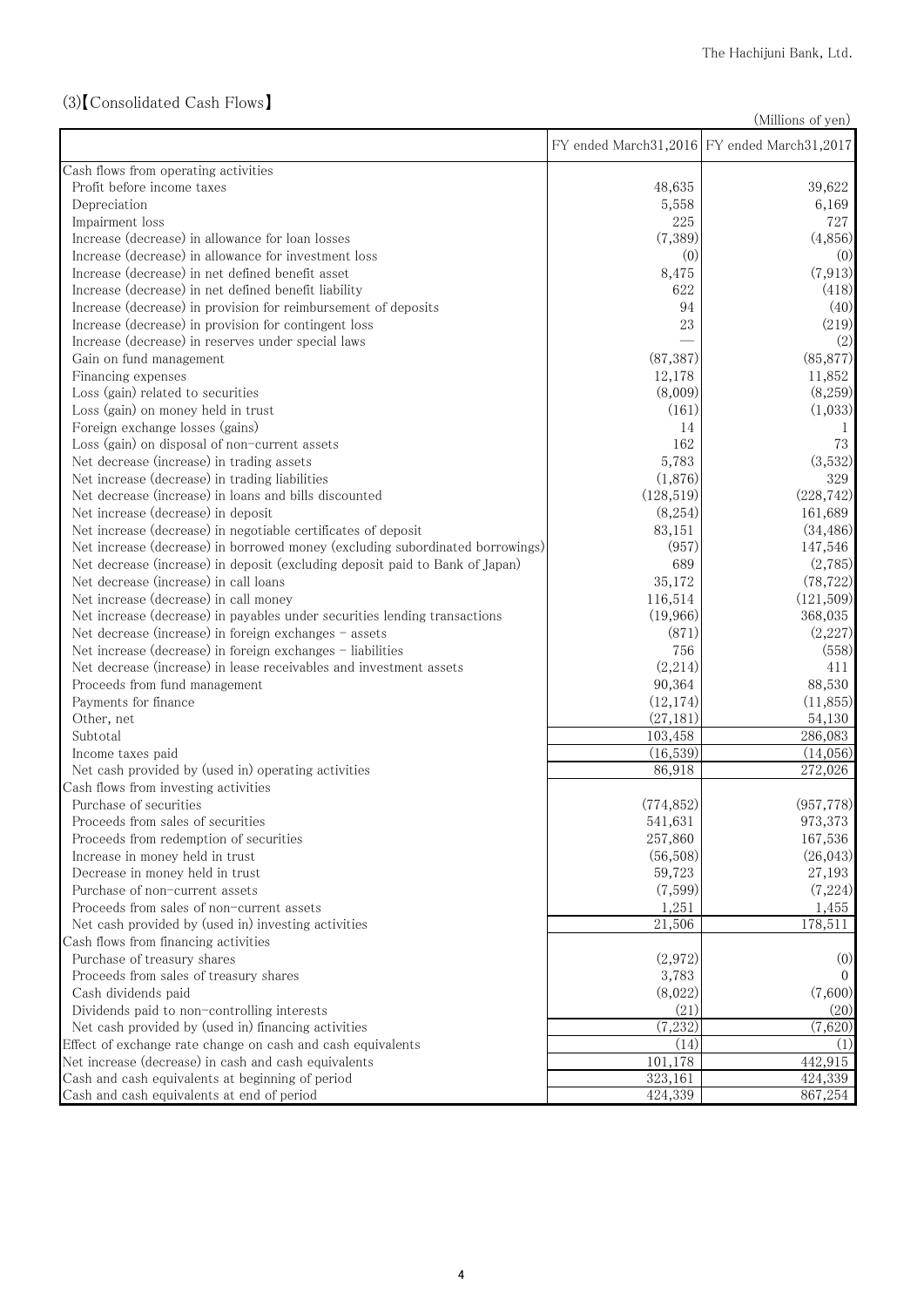## 2【NON-CONSOLIDATED FINANCIAL STATEMENTS】 (1)【Non-Consolidated Balance Sheets】

| (Millions of yen)                                     |                     |                     |
|-------------------------------------------------------|---------------------|---------------------|
|                                                       | As of March 31,2016 | As of March 31,2017 |
| Assets                                                |                     |                     |
| Cash and due from banks                               | 429,824             | 870,307             |
| Cash                                                  | 85,371              | 77,765              |
| Due from banks                                        | 344,453             | 792,541             |
| Call loans                                            | 24,855              | 100,485             |
| Monetary claims bought                                | 57,744              | 60,836              |
| Trading assets                                        | 11,912              | 15,444              |
| Trading account securities                            | 2,037               | 2,308               |
| Trading-related financial derivatives                 | 4,875               | 5,136               |
| Other trading assets                                  | 4,999               | 7,999               |
| Money held in trust                                   | 61,768              | 61,651              |
| Securities                                            | 2,683,747           | 2,465,065           |
| Government bonds                                      | 1,351,138           | 1,102,976           |
| Local government bonds                                | 135,376             | 185,639             |
| Corporate bonds                                       | 285,579             | 275,476             |
| Stocks                                                | 284,552             | 353,696             |
| Other securities                                      | 627,100             | 547,276             |
| Loans and bills discounted                            | 4,683,119           | 4,910,882           |
| Bills discounted                                      | 17,462              | 18,029              |
| Loans on bills                                        | 191,752             | 171,456             |
| Loans on deeds                                        | 3,797,183           | 4,052,896           |
| Overdrafts                                            | 676,721             | 668,500             |
| Foreign exchanges                                     | 22,529              | 24,756              |
| Due from foreign banks (our accounts)                 | 19,548              | 22,375              |
| Foreign bills bought                                  | 2,645               | 2,063               |
| Foreign bills receivable                              | 335                 | 316                 |
| Other assets                                          | 104,433             | 88,021              |
| Domestic exchange settlement account, debit           | 34                  | 36                  |
| Prepaid expenses                                      | 564                 | 583                 |
| Accrued income                                        | 9,015               | 7,308               |
| Initial margins of futures markets                    | 151                 | 79                  |
| Variation margins of futures markets                  |                     | 57                  |
| Derivatives other than for trading $-$ assets         | 9,206               | 6,779               |
| Cash collateral paid for financial instruments        | 43,634              | 11,029              |
|                                                       | 41,826              | 62,147              |
| Other<br>Property, plant and equipment                |                     | 30,228              |
| Buildings, net                                        | 31,332              |                     |
|                                                       | 11,965              | 11,684              |
| Land                                                  | 14,249              | 13,614              |
| Leased assets, net                                    | 1,541               | 1,293               |
| Construction in progress                              | 292                 | 315                 |
| Other tangible fixed assets                           | 3,282               | 3,320               |
| Intangible assets                                     | 5,224               | 4,816               |
| Software                                              | 4,592               | 4,203               |
| Leased assets                                         | 20                  |                     |
| Other intangible fixed assets                         | 610                 | 606                 |
| Prepaid pension cost                                  | 19,144              | 17,474              |
| Customers' liabilities for acceptances and guarantees | 33,709              | 32,218              |
| Allowance for loan losses                             | (44, 017)           | (39, 856)           |
| Total assets                                          | 8,125,328           | 8,642,332           |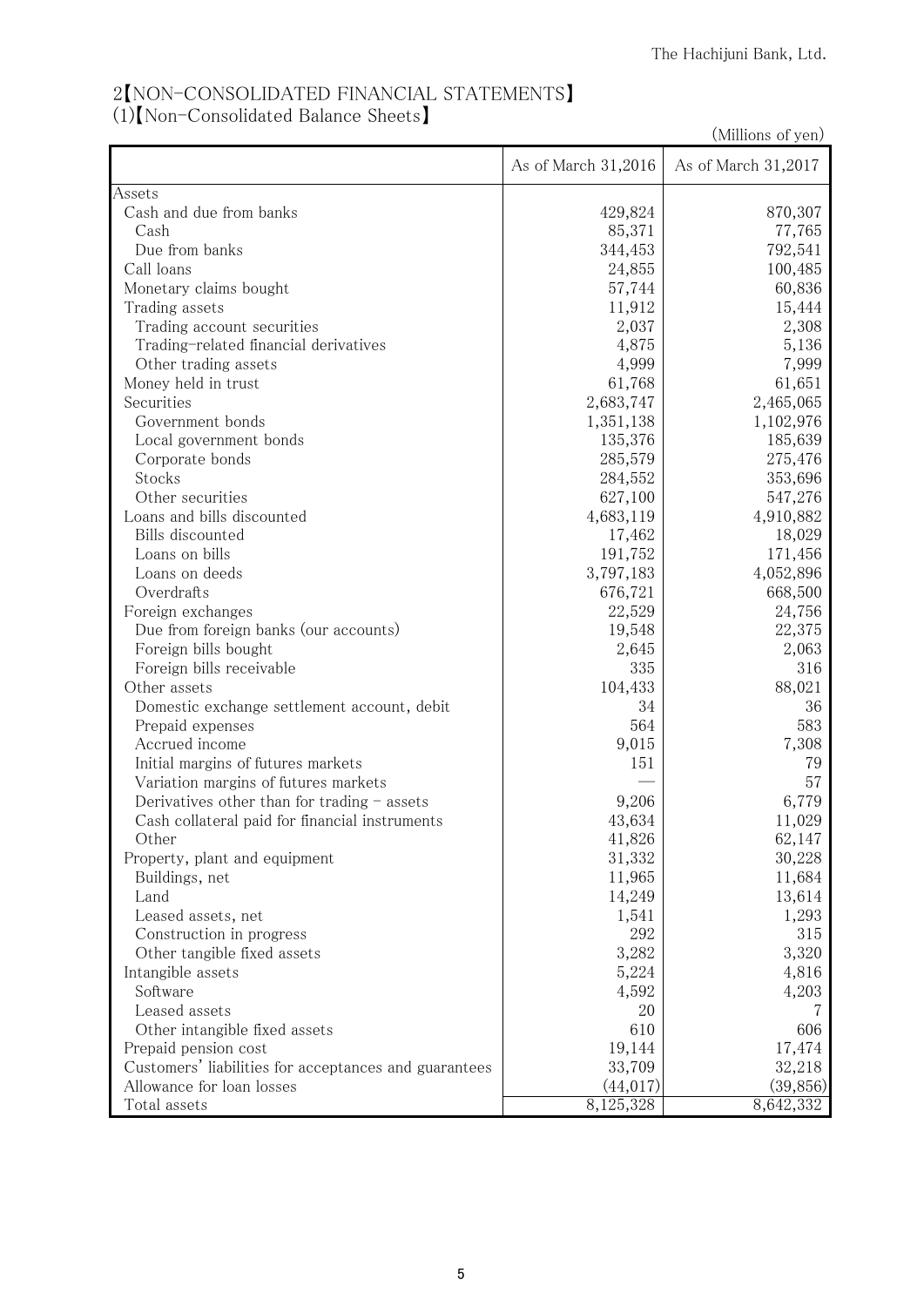| As of March 31,2016<br>As of March 31,2017<br>Liabilities<br>6,239,986<br>Deposits<br>6,401,969<br>262,489<br>Current deposits<br>245,642<br>3,230,872<br>3,457,877<br>Ordinary deposits<br>Saving deposits<br>58,291<br>57,809<br>9,028<br>13,079<br>Deposits at notice<br>2,385,798<br>Time deposits<br>2,451,711<br>32,897<br>Installment savings<br>33,230<br>196,069<br>Other deposits<br>207,160<br>Negotiable certificates of deposit<br>546,717<br>515,883<br>Call money<br>125,103<br>3,594<br>Payables under securities lending transactions<br>596,632<br>228,597<br>Trading liabilities<br>4,406<br>4,735<br>4,735<br>Trading-related financial derivatives<br>4,406<br>79,016<br>226,963<br>Borrowed money<br>226,963<br>Borrowings from other banks<br>79,016<br>Foreign exchanges<br>2,131<br>1,572<br>162<br>Due to foreign banks (our accounts)<br>43<br>754<br>797<br>Foreign bills sold<br>1,213<br>730<br>Foreign bills payable<br>83,202<br>Other liabilities<br>147,774<br>1,631<br>Domestic exchange settlement account, credit<br>5<br>3,624<br>4,165<br>Income taxes payable<br>5,720<br>5,623<br>Accrued expenses<br>Unearned revenue<br>1,621<br>1,553<br>3<br>Reserve for interest on installment savings<br>3<br>3<br>Variation margins of futures markets<br>Derivatives other than for trading $-$ liabilities<br>25,373<br>73,104<br>Cash collateral received for financial instruments<br>624<br>1,508<br>Lease obligations<br>1,395<br>1,665<br>Asset retirement obligations<br>16<br>16<br>Other<br>60,940<br>42,377<br>Provision for retirement benefits<br>9,746<br>9,738<br>Provision for reimbursement of deposits<br>879<br>919<br>1,331<br>Provision for contingent loss<br>1,112<br>59,483<br>72,473<br>Deferred tax liabilities<br>32,218<br>33,709<br>Acceptances and guarantees<br>7,478,917<br>7,950,983<br>Total liabilities<br>Net assets<br>52,243<br>Capital stock<br>52,243<br>32,601<br>32,601<br>Capital surplus<br>29,609<br>Legal capital surplus<br>29,609<br>Other capital surplus<br>2,992<br>2,992<br>Retained earnings<br>391,405<br>406,979<br>Legal retained earnings<br>47,610<br>47,610<br>359,368<br>Other retained earnings<br>343,795<br>937<br>920<br>Reserve for advanced depreciation of non-current assets<br>327,600<br>307,600<br>General reserve<br>35,257<br>30,848<br>Retained earnings brought forward<br>(3,153)<br>(3, 154)<br>Treasury shares<br>473,096<br>488,669<br>Total shareholders' equity<br>216,785<br>212,314<br>Valuation difference on available-for-sale securities<br>(43, 745)<br>(9,979)<br>Deferred gains or losses on hedges<br>202,335<br>173,039<br>Total valuation and translation adjustments<br>343<br>274<br>Subscription rights to shares<br>691,348<br>646,410<br>Total net assets<br>8,125,328<br>Total liabilities and net assets<br>8,642,332 | (Millions of yen) |  |  |
|------------------------------------------------------------------------------------------------------------------------------------------------------------------------------------------------------------------------------------------------------------------------------------------------------------------------------------------------------------------------------------------------------------------------------------------------------------------------------------------------------------------------------------------------------------------------------------------------------------------------------------------------------------------------------------------------------------------------------------------------------------------------------------------------------------------------------------------------------------------------------------------------------------------------------------------------------------------------------------------------------------------------------------------------------------------------------------------------------------------------------------------------------------------------------------------------------------------------------------------------------------------------------------------------------------------------------------------------------------------------------------------------------------------------------------------------------------------------------------------------------------------------------------------------------------------------------------------------------------------------------------------------------------------------------------------------------------------------------------------------------------------------------------------------------------------------------------------------------------------------------------------------------------------------------------------------------------------------------------------------------------------------------------------------------------------------------------------------------------------------------------------------------------------------------------------------------------------------------------------------------------------------------------------------------------------------------------------------------------------------------------------------------------------------------------------------------------------------------------------------------------------------------------------------------------------------------------------------------------------------------------------------------------------------------------------------------------------------------------------------------------------------------------------------------------------------------------------------------------|-------------------|--|--|
|                                                                                                                                                                                                                                                                                                                                                                                                                                                                                                                                                                                                                                                                                                                                                                                                                                                                                                                                                                                                                                                                                                                                                                                                                                                                                                                                                                                                                                                                                                                                                                                                                                                                                                                                                                                                                                                                                                                                                                                                                                                                                                                                                                                                                                                                                                                                                                                                                                                                                                                                                                                                                                                                                                                                                                                                                                                            |                   |  |  |
|                                                                                                                                                                                                                                                                                                                                                                                                                                                                                                                                                                                                                                                                                                                                                                                                                                                                                                                                                                                                                                                                                                                                                                                                                                                                                                                                                                                                                                                                                                                                                                                                                                                                                                                                                                                                                                                                                                                                                                                                                                                                                                                                                                                                                                                                                                                                                                                                                                                                                                                                                                                                                                                                                                                                                                                                                                                            |                   |  |  |
|                                                                                                                                                                                                                                                                                                                                                                                                                                                                                                                                                                                                                                                                                                                                                                                                                                                                                                                                                                                                                                                                                                                                                                                                                                                                                                                                                                                                                                                                                                                                                                                                                                                                                                                                                                                                                                                                                                                                                                                                                                                                                                                                                                                                                                                                                                                                                                                                                                                                                                                                                                                                                                                                                                                                                                                                                                                            |                   |  |  |
|                                                                                                                                                                                                                                                                                                                                                                                                                                                                                                                                                                                                                                                                                                                                                                                                                                                                                                                                                                                                                                                                                                                                                                                                                                                                                                                                                                                                                                                                                                                                                                                                                                                                                                                                                                                                                                                                                                                                                                                                                                                                                                                                                                                                                                                                                                                                                                                                                                                                                                                                                                                                                                                                                                                                                                                                                                                            |                   |  |  |
|                                                                                                                                                                                                                                                                                                                                                                                                                                                                                                                                                                                                                                                                                                                                                                                                                                                                                                                                                                                                                                                                                                                                                                                                                                                                                                                                                                                                                                                                                                                                                                                                                                                                                                                                                                                                                                                                                                                                                                                                                                                                                                                                                                                                                                                                                                                                                                                                                                                                                                                                                                                                                                                                                                                                                                                                                                                            |                   |  |  |
|                                                                                                                                                                                                                                                                                                                                                                                                                                                                                                                                                                                                                                                                                                                                                                                                                                                                                                                                                                                                                                                                                                                                                                                                                                                                                                                                                                                                                                                                                                                                                                                                                                                                                                                                                                                                                                                                                                                                                                                                                                                                                                                                                                                                                                                                                                                                                                                                                                                                                                                                                                                                                                                                                                                                                                                                                                                            |                   |  |  |
|                                                                                                                                                                                                                                                                                                                                                                                                                                                                                                                                                                                                                                                                                                                                                                                                                                                                                                                                                                                                                                                                                                                                                                                                                                                                                                                                                                                                                                                                                                                                                                                                                                                                                                                                                                                                                                                                                                                                                                                                                                                                                                                                                                                                                                                                                                                                                                                                                                                                                                                                                                                                                                                                                                                                                                                                                                                            |                   |  |  |
|                                                                                                                                                                                                                                                                                                                                                                                                                                                                                                                                                                                                                                                                                                                                                                                                                                                                                                                                                                                                                                                                                                                                                                                                                                                                                                                                                                                                                                                                                                                                                                                                                                                                                                                                                                                                                                                                                                                                                                                                                                                                                                                                                                                                                                                                                                                                                                                                                                                                                                                                                                                                                                                                                                                                                                                                                                                            |                   |  |  |
|                                                                                                                                                                                                                                                                                                                                                                                                                                                                                                                                                                                                                                                                                                                                                                                                                                                                                                                                                                                                                                                                                                                                                                                                                                                                                                                                                                                                                                                                                                                                                                                                                                                                                                                                                                                                                                                                                                                                                                                                                                                                                                                                                                                                                                                                                                                                                                                                                                                                                                                                                                                                                                                                                                                                                                                                                                                            |                   |  |  |
|                                                                                                                                                                                                                                                                                                                                                                                                                                                                                                                                                                                                                                                                                                                                                                                                                                                                                                                                                                                                                                                                                                                                                                                                                                                                                                                                                                                                                                                                                                                                                                                                                                                                                                                                                                                                                                                                                                                                                                                                                                                                                                                                                                                                                                                                                                                                                                                                                                                                                                                                                                                                                                                                                                                                                                                                                                                            |                   |  |  |
|                                                                                                                                                                                                                                                                                                                                                                                                                                                                                                                                                                                                                                                                                                                                                                                                                                                                                                                                                                                                                                                                                                                                                                                                                                                                                                                                                                                                                                                                                                                                                                                                                                                                                                                                                                                                                                                                                                                                                                                                                                                                                                                                                                                                                                                                                                                                                                                                                                                                                                                                                                                                                                                                                                                                                                                                                                                            |                   |  |  |
|                                                                                                                                                                                                                                                                                                                                                                                                                                                                                                                                                                                                                                                                                                                                                                                                                                                                                                                                                                                                                                                                                                                                                                                                                                                                                                                                                                                                                                                                                                                                                                                                                                                                                                                                                                                                                                                                                                                                                                                                                                                                                                                                                                                                                                                                                                                                                                                                                                                                                                                                                                                                                                                                                                                                                                                                                                                            |                   |  |  |
|                                                                                                                                                                                                                                                                                                                                                                                                                                                                                                                                                                                                                                                                                                                                                                                                                                                                                                                                                                                                                                                                                                                                                                                                                                                                                                                                                                                                                                                                                                                                                                                                                                                                                                                                                                                                                                                                                                                                                                                                                                                                                                                                                                                                                                                                                                                                                                                                                                                                                                                                                                                                                                                                                                                                                                                                                                                            |                   |  |  |
|                                                                                                                                                                                                                                                                                                                                                                                                                                                                                                                                                                                                                                                                                                                                                                                                                                                                                                                                                                                                                                                                                                                                                                                                                                                                                                                                                                                                                                                                                                                                                                                                                                                                                                                                                                                                                                                                                                                                                                                                                                                                                                                                                                                                                                                                                                                                                                                                                                                                                                                                                                                                                                                                                                                                                                                                                                                            |                   |  |  |
|                                                                                                                                                                                                                                                                                                                                                                                                                                                                                                                                                                                                                                                                                                                                                                                                                                                                                                                                                                                                                                                                                                                                                                                                                                                                                                                                                                                                                                                                                                                                                                                                                                                                                                                                                                                                                                                                                                                                                                                                                                                                                                                                                                                                                                                                                                                                                                                                                                                                                                                                                                                                                                                                                                                                                                                                                                                            |                   |  |  |
|                                                                                                                                                                                                                                                                                                                                                                                                                                                                                                                                                                                                                                                                                                                                                                                                                                                                                                                                                                                                                                                                                                                                                                                                                                                                                                                                                                                                                                                                                                                                                                                                                                                                                                                                                                                                                                                                                                                                                                                                                                                                                                                                                                                                                                                                                                                                                                                                                                                                                                                                                                                                                                                                                                                                                                                                                                                            |                   |  |  |
|                                                                                                                                                                                                                                                                                                                                                                                                                                                                                                                                                                                                                                                                                                                                                                                                                                                                                                                                                                                                                                                                                                                                                                                                                                                                                                                                                                                                                                                                                                                                                                                                                                                                                                                                                                                                                                                                                                                                                                                                                                                                                                                                                                                                                                                                                                                                                                                                                                                                                                                                                                                                                                                                                                                                                                                                                                                            |                   |  |  |
|                                                                                                                                                                                                                                                                                                                                                                                                                                                                                                                                                                                                                                                                                                                                                                                                                                                                                                                                                                                                                                                                                                                                                                                                                                                                                                                                                                                                                                                                                                                                                                                                                                                                                                                                                                                                                                                                                                                                                                                                                                                                                                                                                                                                                                                                                                                                                                                                                                                                                                                                                                                                                                                                                                                                                                                                                                                            |                   |  |  |
|                                                                                                                                                                                                                                                                                                                                                                                                                                                                                                                                                                                                                                                                                                                                                                                                                                                                                                                                                                                                                                                                                                                                                                                                                                                                                                                                                                                                                                                                                                                                                                                                                                                                                                                                                                                                                                                                                                                                                                                                                                                                                                                                                                                                                                                                                                                                                                                                                                                                                                                                                                                                                                                                                                                                                                                                                                                            |                   |  |  |
|                                                                                                                                                                                                                                                                                                                                                                                                                                                                                                                                                                                                                                                                                                                                                                                                                                                                                                                                                                                                                                                                                                                                                                                                                                                                                                                                                                                                                                                                                                                                                                                                                                                                                                                                                                                                                                                                                                                                                                                                                                                                                                                                                                                                                                                                                                                                                                                                                                                                                                                                                                                                                                                                                                                                                                                                                                                            |                   |  |  |
|                                                                                                                                                                                                                                                                                                                                                                                                                                                                                                                                                                                                                                                                                                                                                                                                                                                                                                                                                                                                                                                                                                                                                                                                                                                                                                                                                                                                                                                                                                                                                                                                                                                                                                                                                                                                                                                                                                                                                                                                                                                                                                                                                                                                                                                                                                                                                                                                                                                                                                                                                                                                                                                                                                                                                                                                                                                            |                   |  |  |
|                                                                                                                                                                                                                                                                                                                                                                                                                                                                                                                                                                                                                                                                                                                                                                                                                                                                                                                                                                                                                                                                                                                                                                                                                                                                                                                                                                                                                                                                                                                                                                                                                                                                                                                                                                                                                                                                                                                                                                                                                                                                                                                                                                                                                                                                                                                                                                                                                                                                                                                                                                                                                                                                                                                                                                                                                                                            |                   |  |  |
|                                                                                                                                                                                                                                                                                                                                                                                                                                                                                                                                                                                                                                                                                                                                                                                                                                                                                                                                                                                                                                                                                                                                                                                                                                                                                                                                                                                                                                                                                                                                                                                                                                                                                                                                                                                                                                                                                                                                                                                                                                                                                                                                                                                                                                                                                                                                                                                                                                                                                                                                                                                                                                                                                                                                                                                                                                                            |                   |  |  |
|                                                                                                                                                                                                                                                                                                                                                                                                                                                                                                                                                                                                                                                                                                                                                                                                                                                                                                                                                                                                                                                                                                                                                                                                                                                                                                                                                                                                                                                                                                                                                                                                                                                                                                                                                                                                                                                                                                                                                                                                                                                                                                                                                                                                                                                                                                                                                                                                                                                                                                                                                                                                                                                                                                                                                                                                                                                            |                   |  |  |
|                                                                                                                                                                                                                                                                                                                                                                                                                                                                                                                                                                                                                                                                                                                                                                                                                                                                                                                                                                                                                                                                                                                                                                                                                                                                                                                                                                                                                                                                                                                                                                                                                                                                                                                                                                                                                                                                                                                                                                                                                                                                                                                                                                                                                                                                                                                                                                                                                                                                                                                                                                                                                                                                                                                                                                                                                                                            |                   |  |  |
|                                                                                                                                                                                                                                                                                                                                                                                                                                                                                                                                                                                                                                                                                                                                                                                                                                                                                                                                                                                                                                                                                                                                                                                                                                                                                                                                                                                                                                                                                                                                                                                                                                                                                                                                                                                                                                                                                                                                                                                                                                                                                                                                                                                                                                                                                                                                                                                                                                                                                                                                                                                                                                                                                                                                                                                                                                                            |                   |  |  |
|                                                                                                                                                                                                                                                                                                                                                                                                                                                                                                                                                                                                                                                                                                                                                                                                                                                                                                                                                                                                                                                                                                                                                                                                                                                                                                                                                                                                                                                                                                                                                                                                                                                                                                                                                                                                                                                                                                                                                                                                                                                                                                                                                                                                                                                                                                                                                                                                                                                                                                                                                                                                                                                                                                                                                                                                                                                            |                   |  |  |
|                                                                                                                                                                                                                                                                                                                                                                                                                                                                                                                                                                                                                                                                                                                                                                                                                                                                                                                                                                                                                                                                                                                                                                                                                                                                                                                                                                                                                                                                                                                                                                                                                                                                                                                                                                                                                                                                                                                                                                                                                                                                                                                                                                                                                                                                                                                                                                                                                                                                                                                                                                                                                                                                                                                                                                                                                                                            |                   |  |  |
|                                                                                                                                                                                                                                                                                                                                                                                                                                                                                                                                                                                                                                                                                                                                                                                                                                                                                                                                                                                                                                                                                                                                                                                                                                                                                                                                                                                                                                                                                                                                                                                                                                                                                                                                                                                                                                                                                                                                                                                                                                                                                                                                                                                                                                                                                                                                                                                                                                                                                                                                                                                                                                                                                                                                                                                                                                                            |                   |  |  |
|                                                                                                                                                                                                                                                                                                                                                                                                                                                                                                                                                                                                                                                                                                                                                                                                                                                                                                                                                                                                                                                                                                                                                                                                                                                                                                                                                                                                                                                                                                                                                                                                                                                                                                                                                                                                                                                                                                                                                                                                                                                                                                                                                                                                                                                                                                                                                                                                                                                                                                                                                                                                                                                                                                                                                                                                                                                            |                   |  |  |
|                                                                                                                                                                                                                                                                                                                                                                                                                                                                                                                                                                                                                                                                                                                                                                                                                                                                                                                                                                                                                                                                                                                                                                                                                                                                                                                                                                                                                                                                                                                                                                                                                                                                                                                                                                                                                                                                                                                                                                                                                                                                                                                                                                                                                                                                                                                                                                                                                                                                                                                                                                                                                                                                                                                                                                                                                                                            |                   |  |  |
|                                                                                                                                                                                                                                                                                                                                                                                                                                                                                                                                                                                                                                                                                                                                                                                                                                                                                                                                                                                                                                                                                                                                                                                                                                                                                                                                                                                                                                                                                                                                                                                                                                                                                                                                                                                                                                                                                                                                                                                                                                                                                                                                                                                                                                                                                                                                                                                                                                                                                                                                                                                                                                                                                                                                                                                                                                                            |                   |  |  |
|                                                                                                                                                                                                                                                                                                                                                                                                                                                                                                                                                                                                                                                                                                                                                                                                                                                                                                                                                                                                                                                                                                                                                                                                                                                                                                                                                                                                                                                                                                                                                                                                                                                                                                                                                                                                                                                                                                                                                                                                                                                                                                                                                                                                                                                                                                                                                                                                                                                                                                                                                                                                                                                                                                                                                                                                                                                            |                   |  |  |
|                                                                                                                                                                                                                                                                                                                                                                                                                                                                                                                                                                                                                                                                                                                                                                                                                                                                                                                                                                                                                                                                                                                                                                                                                                                                                                                                                                                                                                                                                                                                                                                                                                                                                                                                                                                                                                                                                                                                                                                                                                                                                                                                                                                                                                                                                                                                                                                                                                                                                                                                                                                                                                                                                                                                                                                                                                                            |                   |  |  |
|                                                                                                                                                                                                                                                                                                                                                                                                                                                                                                                                                                                                                                                                                                                                                                                                                                                                                                                                                                                                                                                                                                                                                                                                                                                                                                                                                                                                                                                                                                                                                                                                                                                                                                                                                                                                                                                                                                                                                                                                                                                                                                                                                                                                                                                                                                                                                                                                                                                                                                                                                                                                                                                                                                                                                                                                                                                            |                   |  |  |
|                                                                                                                                                                                                                                                                                                                                                                                                                                                                                                                                                                                                                                                                                                                                                                                                                                                                                                                                                                                                                                                                                                                                                                                                                                                                                                                                                                                                                                                                                                                                                                                                                                                                                                                                                                                                                                                                                                                                                                                                                                                                                                                                                                                                                                                                                                                                                                                                                                                                                                                                                                                                                                                                                                                                                                                                                                                            |                   |  |  |
|                                                                                                                                                                                                                                                                                                                                                                                                                                                                                                                                                                                                                                                                                                                                                                                                                                                                                                                                                                                                                                                                                                                                                                                                                                                                                                                                                                                                                                                                                                                                                                                                                                                                                                                                                                                                                                                                                                                                                                                                                                                                                                                                                                                                                                                                                                                                                                                                                                                                                                                                                                                                                                                                                                                                                                                                                                                            |                   |  |  |
|                                                                                                                                                                                                                                                                                                                                                                                                                                                                                                                                                                                                                                                                                                                                                                                                                                                                                                                                                                                                                                                                                                                                                                                                                                                                                                                                                                                                                                                                                                                                                                                                                                                                                                                                                                                                                                                                                                                                                                                                                                                                                                                                                                                                                                                                                                                                                                                                                                                                                                                                                                                                                                                                                                                                                                                                                                                            |                   |  |  |
|                                                                                                                                                                                                                                                                                                                                                                                                                                                                                                                                                                                                                                                                                                                                                                                                                                                                                                                                                                                                                                                                                                                                                                                                                                                                                                                                                                                                                                                                                                                                                                                                                                                                                                                                                                                                                                                                                                                                                                                                                                                                                                                                                                                                                                                                                                                                                                                                                                                                                                                                                                                                                                                                                                                                                                                                                                                            |                   |  |  |
|                                                                                                                                                                                                                                                                                                                                                                                                                                                                                                                                                                                                                                                                                                                                                                                                                                                                                                                                                                                                                                                                                                                                                                                                                                                                                                                                                                                                                                                                                                                                                                                                                                                                                                                                                                                                                                                                                                                                                                                                                                                                                                                                                                                                                                                                                                                                                                                                                                                                                                                                                                                                                                                                                                                                                                                                                                                            |                   |  |  |
|                                                                                                                                                                                                                                                                                                                                                                                                                                                                                                                                                                                                                                                                                                                                                                                                                                                                                                                                                                                                                                                                                                                                                                                                                                                                                                                                                                                                                                                                                                                                                                                                                                                                                                                                                                                                                                                                                                                                                                                                                                                                                                                                                                                                                                                                                                                                                                                                                                                                                                                                                                                                                                                                                                                                                                                                                                                            |                   |  |  |
|                                                                                                                                                                                                                                                                                                                                                                                                                                                                                                                                                                                                                                                                                                                                                                                                                                                                                                                                                                                                                                                                                                                                                                                                                                                                                                                                                                                                                                                                                                                                                                                                                                                                                                                                                                                                                                                                                                                                                                                                                                                                                                                                                                                                                                                                                                                                                                                                                                                                                                                                                                                                                                                                                                                                                                                                                                                            |                   |  |  |
|                                                                                                                                                                                                                                                                                                                                                                                                                                                                                                                                                                                                                                                                                                                                                                                                                                                                                                                                                                                                                                                                                                                                                                                                                                                                                                                                                                                                                                                                                                                                                                                                                                                                                                                                                                                                                                                                                                                                                                                                                                                                                                                                                                                                                                                                                                                                                                                                                                                                                                                                                                                                                                                                                                                                                                                                                                                            |                   |  |  |
|                                                                                                                                                                                                                                                                                                                                                                                                                                                                                                                                                                                                                                                                                                                                                                                                                                                                                                                                                                                                                                                                                                                                                                                                                                                                                                                                                                                                                                                                                                                                                                                                                                                                                                                                                                                                                                                                                                                                                                                                                                                                                                                                                                                                                                                                                                                                                                                                                                                                                                                                                                                                                                                                                                                                                                                                                                                            |                   |  |  |
|                                                                                                                                                                                                                                                                                                                                                                                                                                                                                                                                                                                                                                                                                                                                                                                                                                                                                                                                                                                                                                                                                                                                                                                                                                                                                                                                                                                                                                                                                                                                                                                                                                                                                                                                                                                                                                                                                                                                                                                                                                                                                                                                                                                                                                                                                                                                                                                                                                                                                                                                                                                                                                                                                                                                                                                                                                                            |                   |  |  |
|                                                                                                                                                                                                                                                                                                                                                                                                                                                                                                                                                                                                                                                                                                                                                                                                                                                                                                                                                                                                                                                                                                                                                                                                                                                                                                                                                                                                                                                                                                                                                                                                                                                                                                                                                                                                                                                                                                                                                                                                                                                                                                                                                                                                                                                                                                                                                                                                                                                                                                                                                                                                                                                                                                                                                                                                                                                            |                   |  |  |
|                                                                                                                                                                                                                                                                                                                                                                                                                                                                                                                                                                                                                                                                                                                                                                                                                                                                                                                                                                                                                                                                                                                                                                                                                                                                                                                                                                                                                                                                                                                                                                                                                                                                                                                                                                                                                                                                                                                                                                                                                                                                                                                                                                                                                                                                                                                                                                                                                                                                                                                                                                                                                                                                                                                                                                                                                                                            |                   |  |  |
|                                                                                                                                                                                                                                                                                                                                                                                                                                                                                                                                                                                                                                                                                                                                                                                                                                                                                                                                                                                                                                                                                                                                                                                                                                                                                                                                                                                                                                                                                                                                                                                                                                                                                                                                                                                                                                                                                                                                                                                                                                                                                                                                                                                                                                                                                                                                                                                                                                                                                                                                                                                                                                                                                                                                                                                                                                                            |                   |  |  |
|                                                                                                                                                                                                                                                                                                                                                                                                                                                                                                                                                                                                                                                                                                                                                                                                                                                                                                                                                                                                                                                                                                                                                                                                                                                                                                                                                                                                                                                                                                                                                                                                                                                                                                                                                                                                                                                                                                                                                                                                                                                                                                                                                                                                                                                                                                                                                                                                                                                                                                                                                                                                                                                                                                                                                                                                                                                            |                   |  |  |
|                                                                                                                                                                                                                                                                                                                                                                                                                                                                                                                                                                                                                                                                                                                                                                                                                                                                                                                                                                                                                                                                                                                                                                                                                                                                                                                                                                                                                                                                                                                                                                                                                                                                                                                                                                                                                                                                                                                                                                                                                                                                                                                                                                                                                                                                                                                                                                                                                                                                                                                                                                                                                                                                                                                                                                                                                                                            |                   |  |  |
|                                                                                                                                                                                                                                                                                                                                                                                                                                                                                                                                                                                                                                                                                                                                                                                                                                                                                                                                                                                                                                                                                                                                                                                                                                                                                                                                                                                                                                                                                                                                                                                                                                                                                                                                                                                                                                                                                                                                                                                                                                                                                                                                                                                                                                                                                                                                                                                                                                                                                                                                                                                                                                                                                                                                                                                                                                                            |                   |  |  |
|                                                                                                                                                                                                                                                                                                                                                                                                                                                                                                                                                                                                                                                                                                                                                                                                                                                                                                                                                                                                                                                                                                                                                                                                                                                                                                                                                                                                                                                                                                                                                                                                                                                                                                                                                                                                                                                                                                                                                                                                                                                                                                                                                                                                                                                                                                                                                                                                                                                                                                                                                                                                                                                                                                                                                                                                                                                            |                   |  |  |
|                                                                                                                                                                                                                                                                                                                                                                                                                                                                                                                                                                                                                                                                                                                                                                                                                                                                                                                                                                                                                                                                                                                                                                                                                                                                                                                                                                                                                                                                                                                                                                                                                                                                                                                                                                                                                                                                                                                                                                                                                                                                                                                                                                                                                                                                                                                                                                                                                                                                                                                                                                                                                                                                                                                                                                                                                                                            |                   |  |  |
|                                                                                                                                                                                                                                                                                                                                                                                                                                                                                                                                                                                                                                                                                                                                                                                                                                                                                                                                                                                                                                                                                                                                                                                                                                                                                                                                                                                                                                                                                                                                                                                                                                                                                                                                                                                                                                                                                                                                                                                                                                                                                                                                                                                                                                                                                                                                                                                                                                                                                                                                                                                                                                                                                                                                                                                                                                                            |                   |  |  |
|                                                                                                                                                                                                                                                                                                                                                                                                                                                                                                                                                                                                                                                                                                                                                                                                                                                                                                                                                                                                                                                                                                                                                                                                                                                                                                                                                                                                                                                                                                                                                                                                                                                                                                                                                                                                                                                                                                                                                                                                                                                                                                                                                                                                                                                                                                                                                                                                                                                                                                                                                                                                                                                                                                                                                                                                                                                            |                   |  |  |
|                                                                                                                                                                                                                                                                                                                                                                                                                                                                                                                                                                                                                                                                                                                                                                                                                                                                                                                                                                                                                                                                                                                                                                                                                                                                                                                                                                                                                                                                                                                                                                                                                                                                                                                                                                                                                                                                                                                                                                                                                                                                                                                                                                                                                                                                                                                                                                                                                                                                                                                                                                                                                                                                                                                                                                                                                                                            |                   |  |  |
|                                                                                                                                                                                                                                                                                                                                                                                                                                                                                                                                                                                                                                                                                                                                                                                                                                                                                                                                                                                                                                                                                                                                                                                                                                                                                                                                                                                                                                                                                                                                                                                                                                                                                                                                                                                                                                                                                                                                                                                                                                                                                                                                                                                                                                                                                                                                                                                                                                                                                                                                                                                                                                                                                                                                                                                                                                                            |                   |  |  |